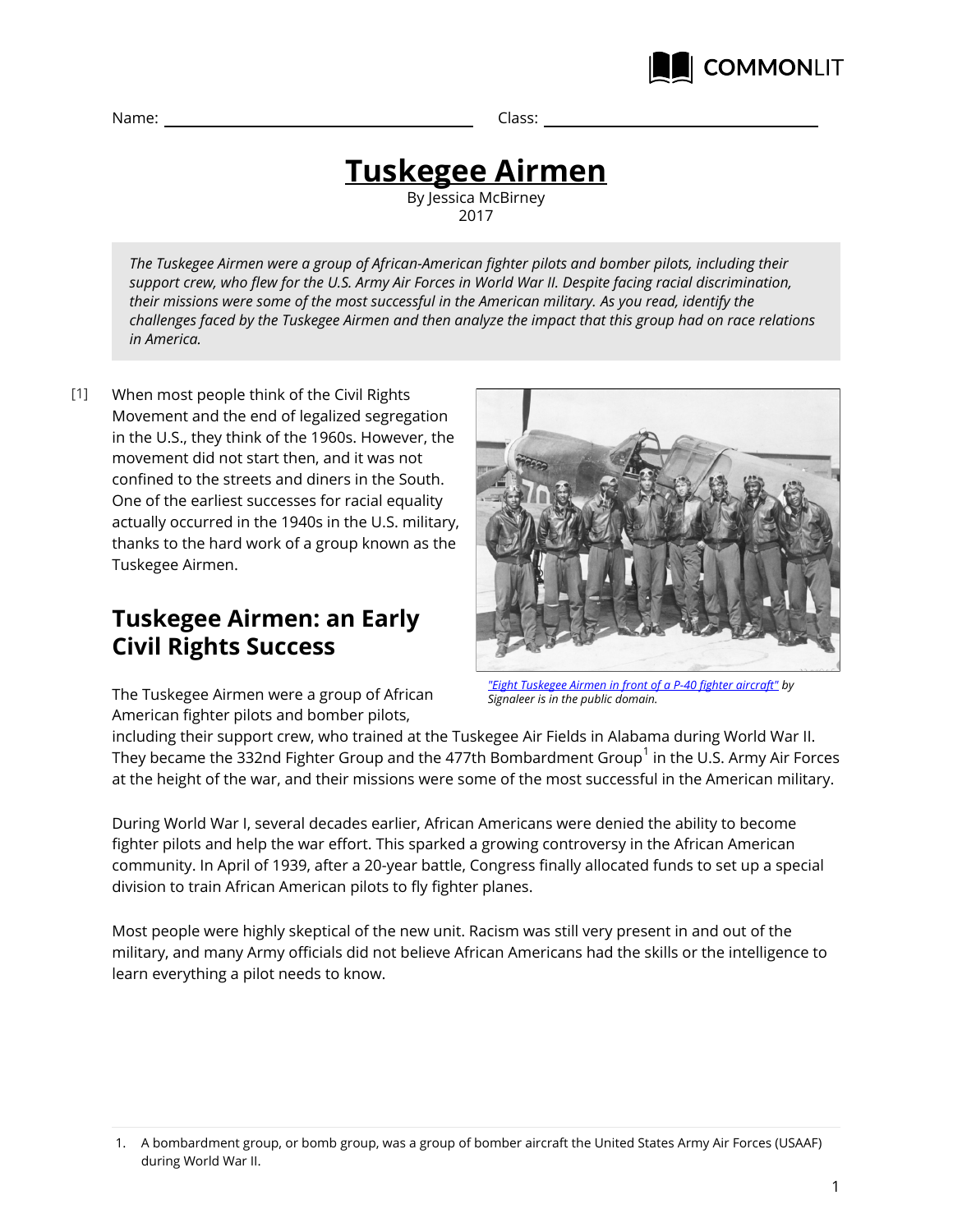

## **Training for Battle**

Over 400 African Americans enlisted to be in the new division. The entrance requirements were very strict, including high experience requirements and a series of IQ and other intelligence tests. Because of discriminatory $^2$  policies in the Army, all the officers in charge of the new recruits were white. [5]

The practical training took place at the Tuskegee Air Fields in Alabama, and the trainees also took courses at Tuskegee University nearby. They quickly proved their personal drive to learn and their skills as pilots. Their proficiency<sup>3</sup> struck blows at previous race-based policies in the military; they soon needed to undergo highly advanced training that African Americans had previously been barred from receiving.

The Tuskegee Air program gained national attention when First Lady Eleanor Roosevelt paid them a visit in 1941. She rode as a passenger of pilot C. Alfred "Chief" Anderson, who had become an unofficial leader and tutor in the group because of his skills. After the trip, she remarked, "Well, you can fly all right."

## **Combat-ready**

By 1943, in the middle of the U.S.'s involvement in World War II, the Tuskegee Airmen were ready for combat. In one of their earliest missions, a group was assigned to attack a strategically located island in the Mediterranean Sea, near Italy. They successfully got over 1,000 Italian troops to surrender and were instrumental $^{\mathtt{4}}$  in the capture of the island.

In later assignments, they became most famous for their ability to escort larger bomber planes. The airmen became known as Red Tails, or Red Tailed Angels, because of the distinctive red markings on the tails of their small fighter planes. Soon the sight of a swarm of Red Tailed escort planes kept enemy fighters from trying to attack the bomber planes they protected.

The 332nd Fighter Group became one of the most successful squadrons of fighter planes in the Army. [10] For example, in March of 1945, they destroyed three German fighter jets and damaged five more without losing any of their own planes to the enemy.

## **Continuing Racism**

The 477th Bombardment Group faced more challenges, as one of their early commanders was an overt racial segregationist.<sup>5</sup> The pilots wanted to be treated as well as their white counterparts, which included having access to an officer's club on their training base in Michigan. Their commander would not allow them to enter.

<sup>2.</sup> **Discriminatory** *(adjective):* making or showing an unfair preference for one category over another, in terms of race, age, sex etc.

<sup>3.</sup> **Proficiency** *(noun):* a high degree of competence or skill; expertise

<sup>4.</sup> **Instrumental** *(adjective):* serving or acting as an instrument or means; useful; helpful

<sup>5.</sup> Segregationists believed that people of different races should be kept apart. In this instance, the commander believed black and white pilots should not fly in the same unit.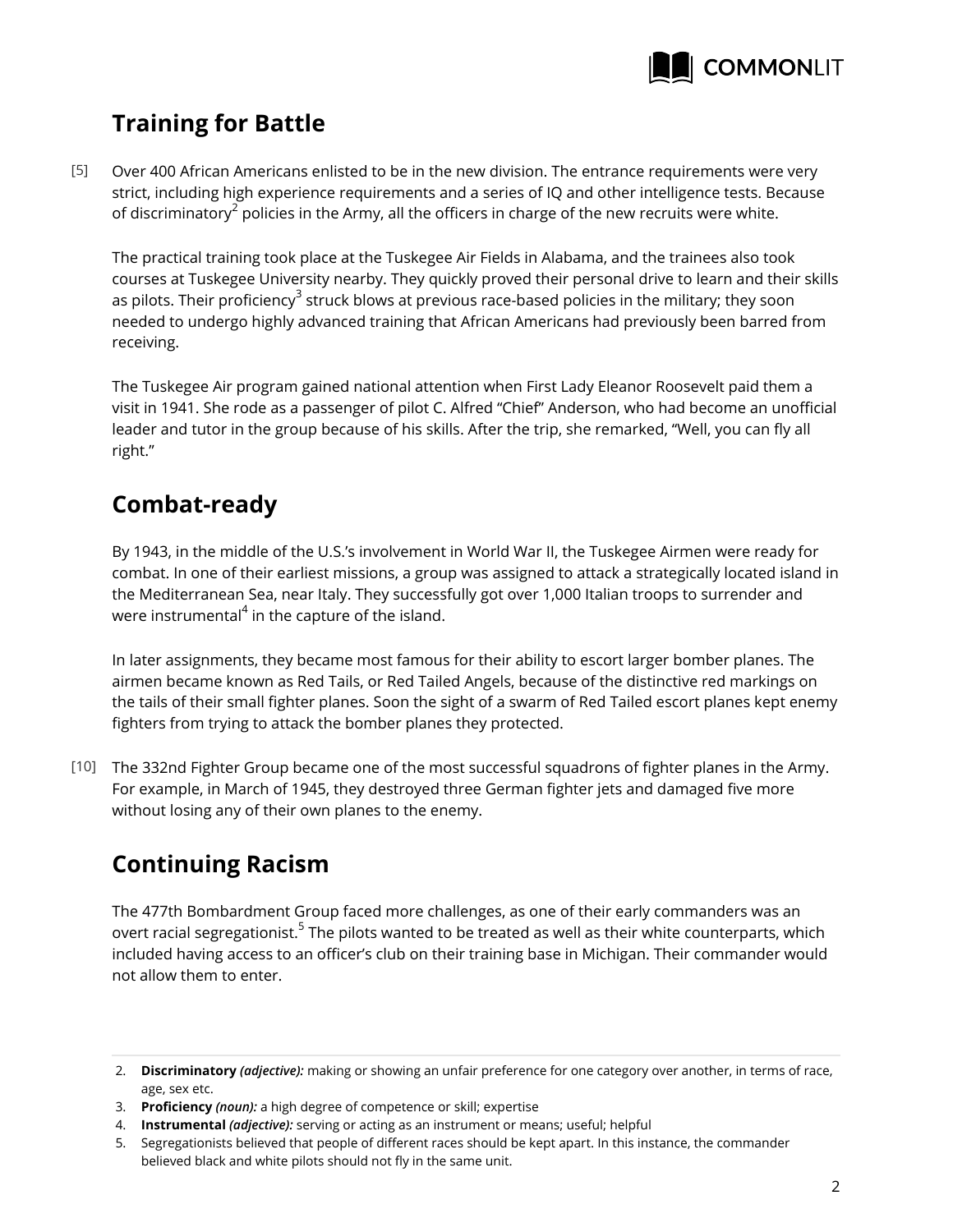

After two transfers to two different states and continuing discrimination, a large group of the pilots forced their way into an officer's club in Indiana, and over 100 of them were arrested for disobeying orders. The charges were soon dropped because they were so unfair, but the events demonstrated the severe racism African American military personnel continued to face even though they were so successful.

## **Legacy and the End of Segregation**

At the end of World War II the Tuskegee Airmen were well-known for being some of the best pilots in the military. The escort groups had among the lowest loss records in the Army Air Forces. Their success was due to their extensive pre-war experience and their personal strength and drive during training and combat.

In the years after the war, the U.S. Air Force became a separate entity from the Army, but many of its white squadrons<sup>6</sup> were at least somewhat under-qualified for the tasks they needed to perform. However, they could not hire any experienced black airmen because of segregation policies. This eventually led President Truman to sign Executive Order 9981 in 1948, which called for equal treatment policies and effectively ended segregation in the military. This was one of the earliest steps to ending segregation across the country; it would not have been possible without the hard work and expertise of the Tuskegee Airmen.

*"Tuskegee Airmen" by Jessica McBirney. Copyright © 2017 by CommonLit, Inc. This text is licensed under CC BY-NC-SA 2.0.*

<sup>6.</sup> A squadron in the air force, army aviation, or naval aviation is mainly a unit made up of a number of military aircraft and their aircrews.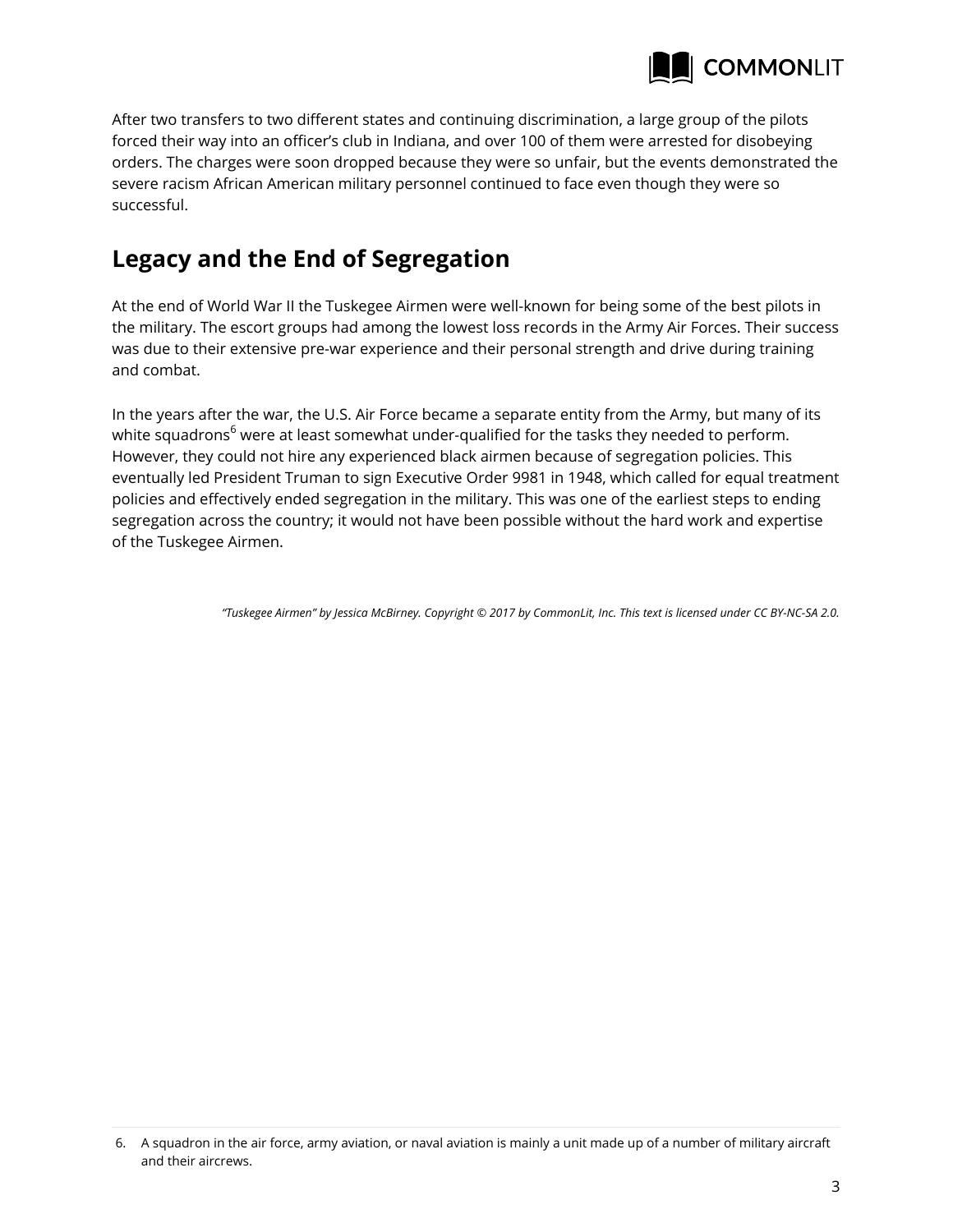

## **Text-Dependent Questions**

#### *Directions: For the following questions, choose the best answer or respond in complete sentences.*

- [RI.2] [RI.3] [RI.4] 1. Which of the following best describes the central idea of the article? A. The Tuskegee Airmen started the Civil Rights Movement by proving that black pilots are more skilled than white pilots. B. The Tuskegee Airmen proved that black and white pilots had the same potential, which helped break racial barriers. C. Despite breaking racial barriers, the Tuskegee Airmen faced racial discrimination and were never recognized for their military success. D. Black pilots in the military had to work twice as hard as white pilots, and due to a lack of funds they were underprepared. 2. Which statement best describes the relationship between the Tuskegee Airmen and the Civil Rights Movement? A. The desegregation of the military is commonly viewed as the beginning of the Civil Rights Movement. B. The success of the Tuskegee Airmen quickly led to the desegregation of other institutions in America. C. The success of the Tuskegee Airmen is one of the earliest victories in the fight for racial equality in America. D. The Tuskegee Airmen organized many protests in Michigan and Alabama to force the government to desegregate the military. 3. PART A: Which of the following best describes the meaning of "struck blows" in paragraph 6? A. challenged B. protested C. smacked
	- D. exposed
- [RI.1] 4. PART B: Which quotation from the text best supports the answer to Part A?
	- A. "all the officers in charge of the new recruits were white" (Paragraph 5)
	- B. "The entrance requirements were very strict" (Paragraph 5)
	- C. "They quickly proved their personal drive" (Paragraph 6)
	- D. "program gained national attention" (Paragraph 7)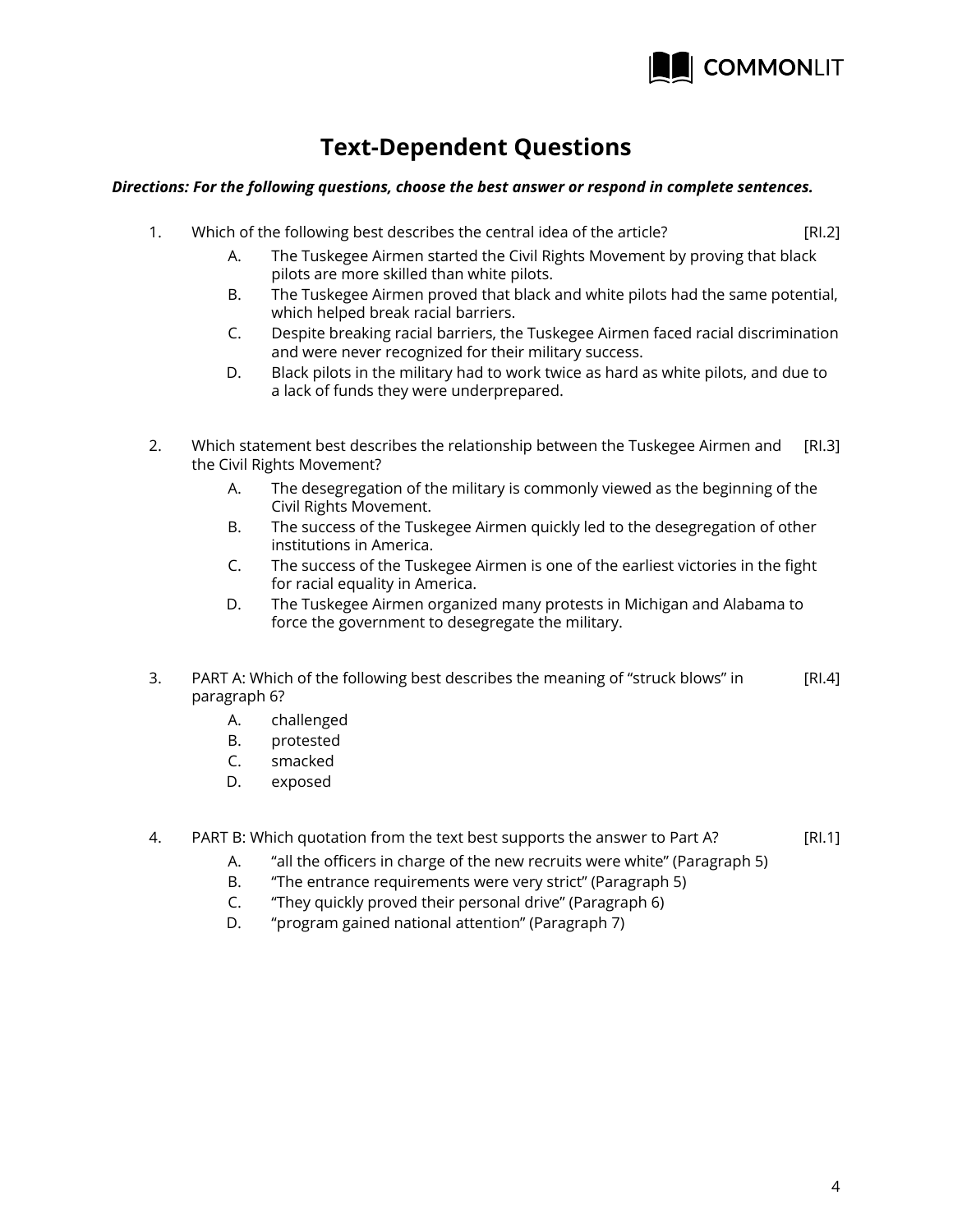

5. How does the section entitled "Continuing Racism" (Paragraphs 11-12) contribute to [RI.5] the overall meaning of the article?